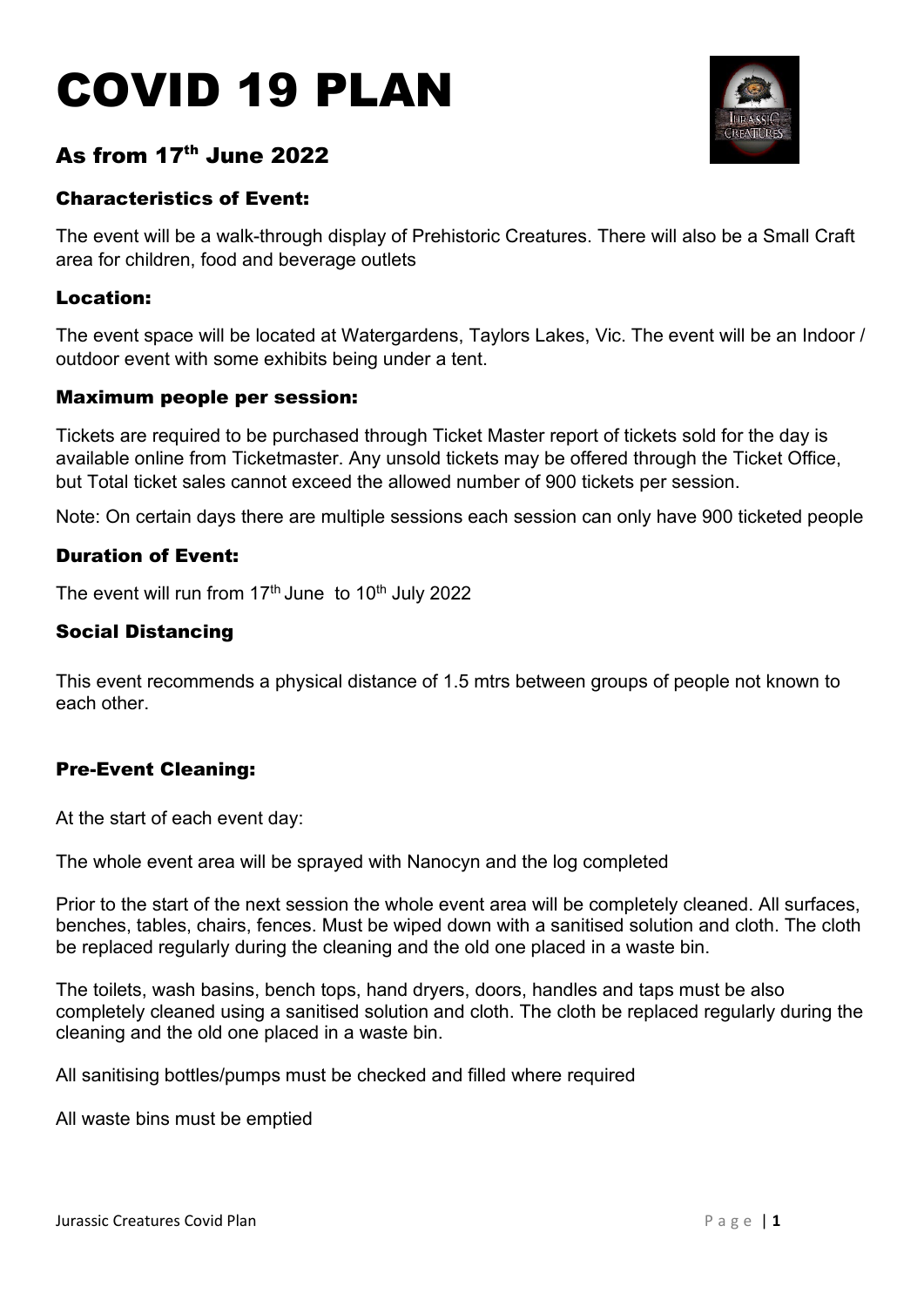# Canteen Cleaning

Prior to the start of the next session the whole event area will be completely cleaned. All surfaces, benches, tables, chairs, fences. Must be wiped down with a sanitised solution and cloth. The cloth be replaced regularly during the cleaning and the old one placed in a waste bin. All supplies must be checked and replaced when required

# Entry to Event:

Vaccination: As from 1am on the 14<sup>th</sup> April, the event will no longer be only available to fully vaccinated patrons. All patrons can attend

Face masks: are not Mandatory at this event

#### Social Distancing at Entrance

Patrons are requested to follow social distancing rules of 1.5 mtrs distance between persons or a family household.

#### QR Code

As from the  $14<sup>th</sup>$  April, Patrons will no longer be required to use the QR code when entering the event

#### Social Distancing in the event

Guest will be encouraged to follow social distancing rules

# Signage

Signage will be displayed throughout the event space including the toilets, showing social distancing, hand sanitizing messages and face masks Signage will also be displayed showing numbers of people allowed in each area at the entrances to these areas

#### Craft Area

Children wishing to enter the craft area will be asked to queue at the entrance. A maximum of 20 children will be allowed into the craft area at any 1 time. All children will be standing as there will be no chairs in this area. The craft area will be managed full time by craft attendants

When a child leaves, there workstation must be completely wiped down with a sanitizing spray and cloth. This includes benches and all equipment prior to the next child being allowed to enter.

**Jurassic Creatures Covid Plan Page 12** Children must apply hand sanitizer before they enter and when they leave the craft area. Children who refuse to use the hand sanitizer, will not be allowed entry to the craft area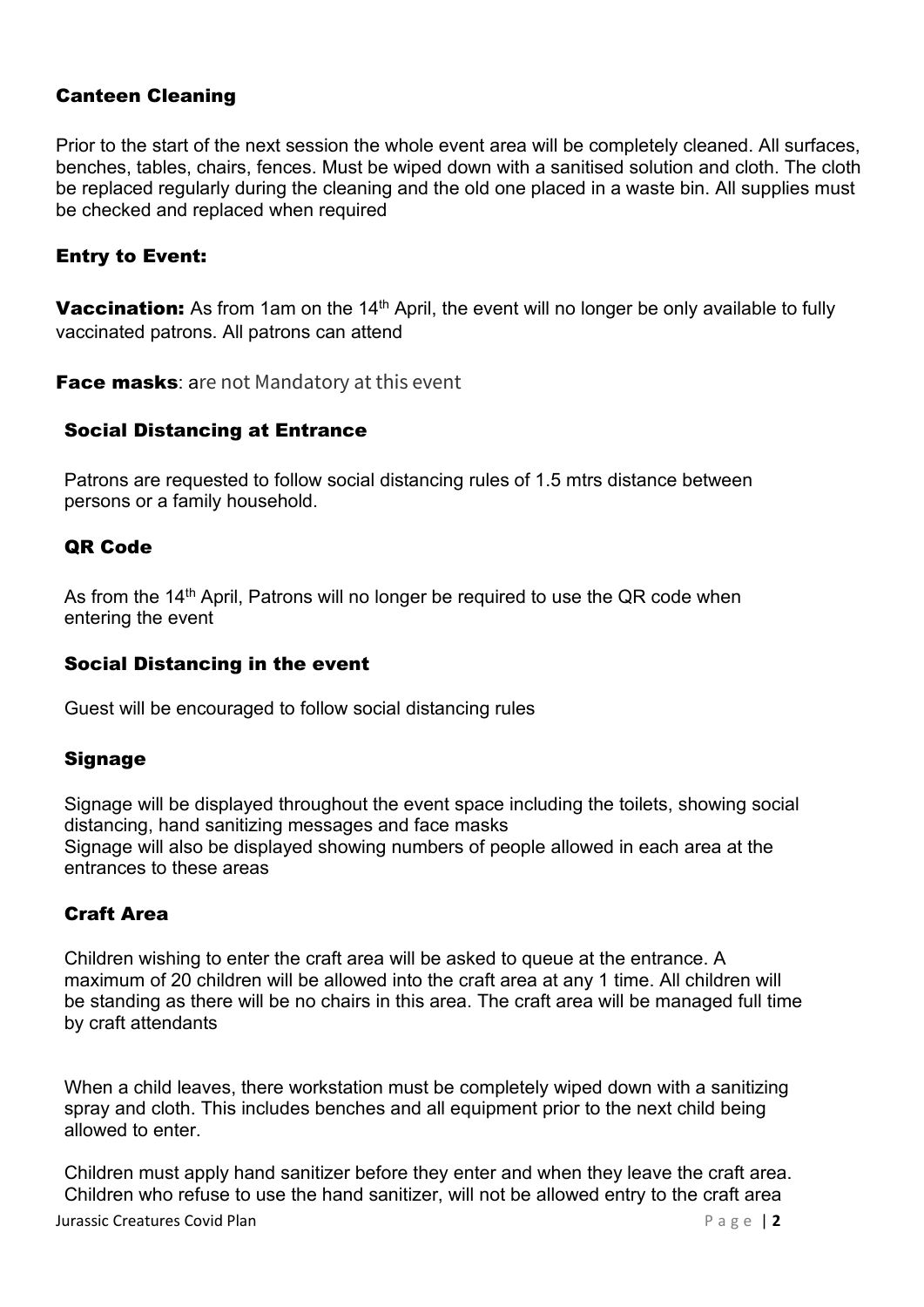#### Canteen

The canteen counters, condiments station and any tables and chairs must very regularly cleaned using sanitised solution and cloth. The cloth be replaced regularly during the cleaning and the old one placed in a waste bin.

Queueing: Post and rope queueing are in place at the outlet.

#### Canteen staff

Must wear a face mask and at least one glove and all times whilst in the canteen.

Canteen staff will ask the customer if they require any sauces on their food or sugar in their Tea or Coffee. If yes, then the canteen staff must apply prior to handing the food/drink to the customer as there will be no public condiments available for public to handle

Waste: all food and drinks will be served in disposable packaging

#### Inflatable

Children will be required to line up for entry. A maximum of 8 children will be allowed in at any time. Children must apply hand sanitizer before entering and on exiting.

# Cleaning during the Event

There will be a team of cleaning staff constantly roaming the event space and wiping down any surfaces, fencing, post and ropes, tables and chairs with a sanitizing spray and cloth.

Inflatables must be consistently cleaned this includes the walls, floor, entrance/exit area and any structures within the inflatable

# Hand Sanitizing

Throughout the event will be located sanitizing stations as well as numerous pump bottles for people to use.

#### Patron advising, they feel ill during event

Patron must be escorted to the isolation area and the first aid member must be advised to attend. A medical log must be completed and if the first aid officer is in any doubt an ambulance must be called Patron must be kept isolated in the Isolation room until medics are on site.

Jurassic Creatures Covid Plan **Page 13** The first aid staff must wear PPE whilst in the Isolation Room